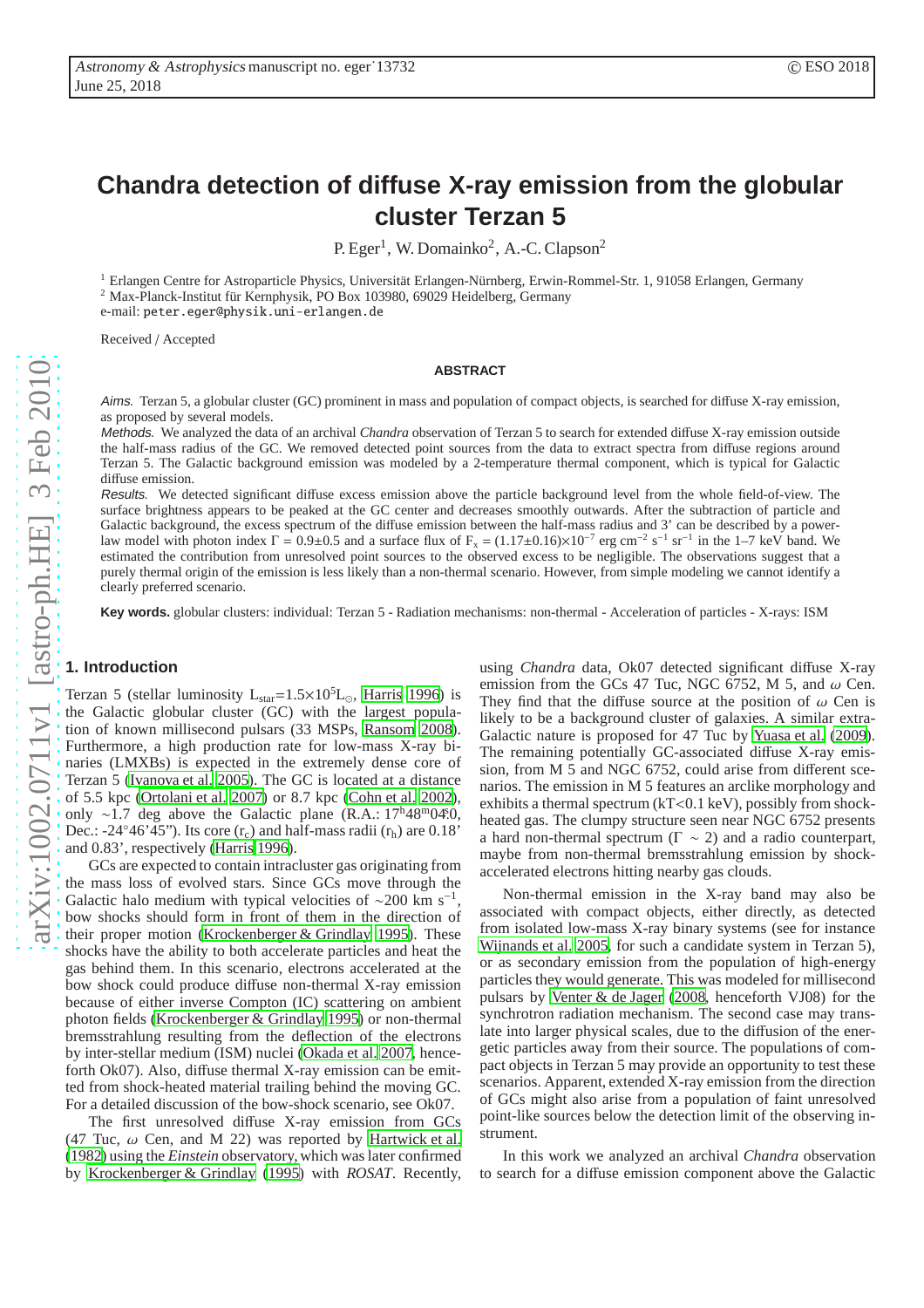background associated with Terzan 5. We characterized the Xray signal using spatially resolved spectral analyses, after a careful study of the diffuse Galactic background, and briefly discuss different scenarios for the emission.

# **2. X-ray analysis and results**

# 2.1. Observation and data preparation

To search for extended diffuse X-ray emission from Terzan 5, we analyzed the *Advanced CCD Imaging Spectrometer* (ACIS, [Garmire et al. 2003](#page-5-11)) data of an archival 40 ks *Chandra* [\(Weisskopf et al. 2002\)](#page-5-12) observation (ObsID 3798), which was originally performed to characterize the faint X-ray point-source population of this GC [\(Heinke et al. 2006](#page-5-13), henceforth H06). Only the ACIS-S3 chip was switched on, so we were only able to search for diffuse X-ray emission at angular distances  $\leq 4'$ from the cluster core. A comprehensive study of diffuse X-ray emission seen from a number of Galactic GCs was performed by Ok07. However, these authors excluded Terzan 5 from their work because the only available *Chandra* dataset at that time suffered from serious pile-up effects because of a bright binary outburst in the field-of-view (FoV). In this paper we analyzed data from a newer observation where such an event did not occur.

For the X-ray analysis we used the CIAO software version 4.1, supported by tools from the FTOOLS package and XSPEC version 12.5.0 for spectral modeling [\(Arnaud 1996\)](#page-5-14). The *event1* data were reprocessed with the latest position and energy calibration (CTI correction, v4.1.3) using bad pixel files generated by *acis run hotpix*. The good-time-interval (GTI) file supplied by the standard processing, which was used by H06, screens out a ∼4.0 ks interval of strong background flaring at the end of the observation. To remove an additional time period of 4.3 ks with a slightly increased background level, we used the light curve in the 0.5–7.0 keV energy band after the core region of the cluster and additional bright sources were removed from the data. A screening threshold of 1.0 cts/s yielded a net exposure of 31.0 ks. We chose these stricter criteria with respect to H06 because understanding the background is crucial for analyzing faint extended sources.

#### 2.2. Extraction regions

To detect and remove point-like X-ray sources from the eventlist, we ran *wavdetect* on the GTI-screened dataset in three energy bands (0.5–2.0 keV, 2.0–7.0 keV and 0.5–7.0 keV). H06 used *pwdetect* for the detection within  $r_h$  and *wavdetect* for outer regions. In this paper we only analyzed areas outside  $r<sub>h</sub>$ , so results should be comparable. We estimated a point-source detection limit of  $\sim 2 \times 10^{-15}$  erg cm<sup>-2</sup> s<sup>-1</sup> in the 0.5–7.0 keV band. For the most part our results are compatible with the sources listed by H06, Table 2. However, the shorter exposure time compared to the analysis of H06 led to a higher point-source detection threshold. Therefore we did not detect the faintest seven sources from H06 that we introduced manually into our source list. Sources were removed from the dataset using the  $3\sigma$  radius of the point spread function. Additionally, all events within  $r<sub>h</sub>$ were disregarded.

To measure the level of diffuse X-ray emission around Terzan 5, we extracted spectra from eight concentric annular regions centered on the cluster core with radii from 1.1' to 3.9' (Fig. [1\)](#page-2-0). Each ring has a width of 0.4'. We chose rings with equal width over rings with constant area to have comparable statistical quality in the spectra since the surface brightness decreases with distance from the GC. For the spectral analysis, we chose the 1–7 keV energy band. Widening the band in either direction lead to lower signal-to-noise ratios. At lower energies an increased contribution to the signal from soft thermal Galactic diffuse emission is expected. At energies above 7–8 keV the charged particle induced background component increases significantly for instruments onboard *Chandra*. The mean effective area and energy response for each spectrum was calculated by weighting the contribution from each pixel by its flux using a detector map in the same energy band. To subtract the particle induced non-X-ray background (NXB), we used a background dataset provided by the calibration database, where the detector was operated in stowed position. The background spectrum for each ring was extracted from the respective region in this background dataset. To account for the time dependence of the NXB, we scaled the background by the ratio of the source and background count rates in the 9–12 keV energy band for each spectrum (as described by [Markevitch et al. 2003\)](#page-5-15).

To produce an image of diffuse X-ray emission above the particle background from the direction of Terzan 5, we extracted counts in the 1–7 keV energy band and refilled the excluded source regions and the region inside  $r<sub>h</sub>$  with *dmfilth* using the photon distributions from rings around the excluded areas. We subtracted the particle background using the respective image from the stowed dataset after correction for the different exposures. The resulting image was corrected for relative exposure and adaptively smoothed with *asmooth*. We required a minimum significance of  $3\sigma$  for the kernel size of the smoothing algorithm. The resulting smoothing radii were a few arcminutes, so that no details smaller than that scale can be seen in the smoothed image. Figure [1](#page-2-0) shows the resulting image together with all extraction regions that we used in this work.

Even though a significant contribution from thermal Galactic diffuse emission is expected, the spectra from the single rings were fit well enough by an absorbed power-law model for a preliminary flux estimate. The resulting fit parameters are given in Table [1.](#page-3-0) We found significant diffuse excess emission above the particle background in all rings and derived the surface brightness for each region by dividing the model flux by the effective extraction area, which is the geometric ring area inside the FoV minus excluded regions and bad pixels. Due to limited statistics, we fixed the column density at a default value of  $N_H = 1 \times 10^{22}$  cm<sup>-2</sup>. Therefore, we list the observed surface fluxes in Table [1,](#page-3-0) as opposed to the intrinsic fluxes we provide for all other spectra. The diffuse surface flux shows a clear radial dependence (Fig. [2\)](#page-2-1), which indicates that a significant part of the excess is connected to the cluster. At distances greater than ∼170" from the GC core, the observed surface flux seems to reach a base level of  $F_{x, surf} \approx 1.5 \times 10^{-18}$  erg cm<sup>-2</sup> s<sup>-1</sup> arcsec<sup>-2</sup> (1–7 keV). In the following section we derive the unabsorbed surface flux for the outer region by applying a more realistic physical model.

### 2.3. Galactic diffuse background

Terzan 5 is close to the Galactic plane where diffuse Galactic emission becomes an important component. However, the *Chandra* blank-sky datasets are composed of observations towards high Galactic latitudes, which would underestimate the sky background in our case. To test whether the spectrum observed from the outer three rings is compatible with thermal Galactic diffuse emission, we used a more physically reasonable model. Similar to [Kaneda et al.](#page-5-16) [\(1997\)](#page-5-16) and [Ebisawa et al.](#page-5-17)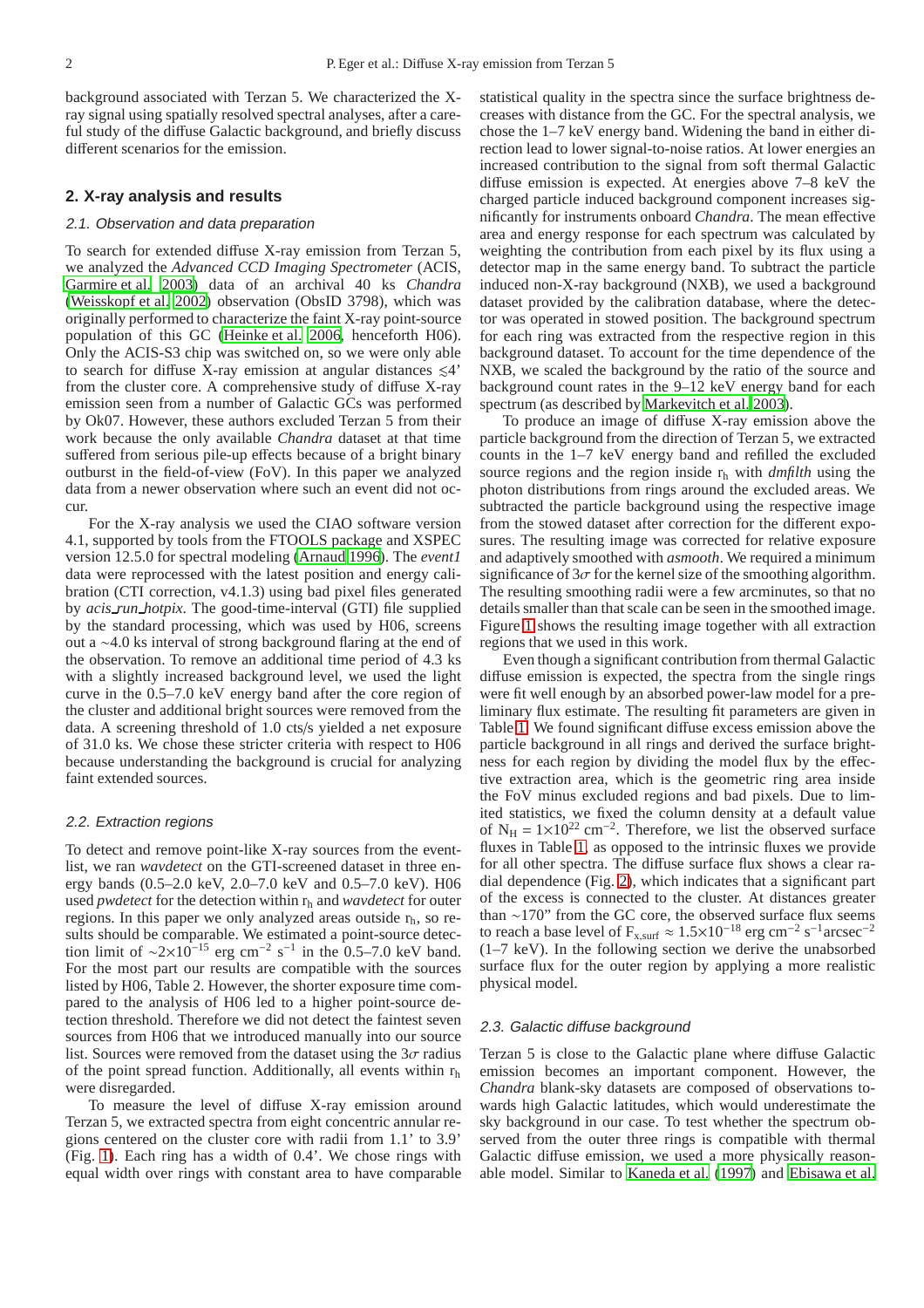

<span id="page-2-0"></span>**Fig. 1.** Smoothed, exposure corrected and NXB subtracted *Chandra* image of diffuse X-ray emission in the 1–7 keV band around Terzan 5. Excluded regions from point sources and the region inside  $r<sub>h</sub>$  (white circle labeled  $r<sub>h</sub>$ ) were refilled (see text). The wings seen towards the north, east and west are only marginally significant and might be artifacts of the smoothing algorithm. The FoV for this observation is drawn as a box (black). Shown are the eight annular extraction regions (dashed green lines, numbered 1 to 8) and the four pie-shaped regions (solid red lines, labeled N, E, S and W). The color scaling is linear and chosen such that the Galactic diffuse level is saturated as white. Thus only emission above the Galactic diffuse level appears in gray scales.

[\(2005\)](#page-5-17), who modeled the diffuse Galactic ridge emission as observed with *ASCA* and *Chandra*, respectively, we describe the Galactic diffuse component using a two-temperature (2-T) non-equilibrium ionization model (NEI) [\(Masai 1984](#page-5-18)). To improve the statistical quality, we combined the outer three (175– 246") rings into a single spectrum. The spectrum was adaptively binned to a minimum of 20 excess counts per bin. As background we again used the spectrum extracted from the same region in the NXB dataset. We fitted a 2-T NEI model to the outer spectrum, freezing most of the parameters to the best-fit values from Table 8 in [Ebisawa et al.](#page-5-17) [\(2005\)](#page-5-17). We left the surface brightnesses of the two components and the  $N_H$  free to vary to account for the difference in flux and column density between the region around Terzan 5 and the area observed by [Ebisawa et al. \(2005](#page-5-17)). In addition, we allowed the Si-abundance of the soft component as a free fit-parameter, because the low-ionized Si line at ∼1.8 keV [\(Kaneda et al. 1997](#page-5-16); [Ebisawa et al. 2005\)](#page-5-17) was otherwise underestimated.

The spectrum of the outer region together with the model fit is shown in Fig. [3](#page-4-0) (*Top*). To be able to compare our results to the analysis of [Ebisawa et al.](#page-5-17) [\(2005\)](#page-5-17), we chose an energy range of 0.7–10 keV in this specific case. The best-fit values are given in Table [1](#page-3-0) (*Outer* region). The total intrinsic surface flux of the two components is a factor of three lower than the value for the Galactic region observed by [Ebisawa et al. \(2005\)](#page-5-17). This relation is in good agreement with the ratio between the column densities for both regions, which is ∼4 [\(Dickey & Lockman 1990](#page-5-19)). Assuming that the Galactic column density seen from a certain direction is directly related to the expected flux from a diffuse Galactic component, we conclude that at least ∼3/4 of the total



<span id="page-2-1"></span>**Fig. 2.** Radial dependence of the observed diffuse X-ray surface flux above the particle background in the 1–7 keV band as seen with *Chandra* (black crosses with error bars). Stars (red) denote the infrared surface brightness profile from [Trager et al. \(1995\)](#page-5-20). The solid curves (green) show the X-ray point-source distribution described by a generalized King-profile [\(Heinke et al. 2006\)](#page-5-13) for the two extreme cases  $q=1.43\pm0.11$ . All profiles are scaled to match the first diffuse X-ray data point, using an exponential fit in the case of the infrared data. The vertical (blue) and the horizontal (magenta) line denote  $r<sub>h</sub>$  [\(Harris 1996\)](#page-5-0) and the Galactic diffuse background level, respectively.

excess above particle background observed from the outer region comes from Galactic diffuse emission.

### 2.4. Diffuse excess emission connected to Terzan <sup>5</sup>

In this section we focus on the diffuse emission observed from the inner five rings (55–175"). In addition to the radial dependence of the diffuse excess emission, Fig. [2](#page-2-1) shows the infrared surface brightness profile [\(Trager et al. 1995\)](#page-5-20) and the Xray point-source distribution (King-profile from [Heinke et](#page-5-13) al. [2006\)](#page-5-13). Both profiles are scaled to match the first diffuse X-ray data point, using an exponential fit in the case of the infrared data.

To investigate the nature of the diffuse excess emission observed from the inner region in more detail and to improve the statistical quality, we extracted the combined spectrum from the inner five rings (55–175"). As a first step we fitted the same 2-T NEI model to the NXB subtracted inner spectrum, binned to a minimum of 20 excess counts per bin, as was done for the outer region in the previous section. The resulting surface fluxes of the two components are listed in Table [1](#page-3-0) (*Inner* region). Following the same argument as in the previous section, we estimate that in this case only ∼1/3 of the total observed emission is of diffuse Galactic origin. Together with the surface brightness showing a clear radial dependence with respect to the core of Terzan 5, we conclude that a significant part of the observed flux is connected to the GC.

As an estimate for the Galactic diffuse background component, we subtracted the outer (175–246", see previous section) from the inner spectrum. Figure [3](#page-4-0) (*Bottom*) shows the resulting excess spectrum from the inner region, binned to a minimum of 20 excess counts per bin, together with an absorbed powerlaw model fit. The spectral parameters are collected in Table [1](#page-3-0) (*Inner* region). Fitting a thermal plasma (MEKAL,  $\chi^2$  = 1.4(50))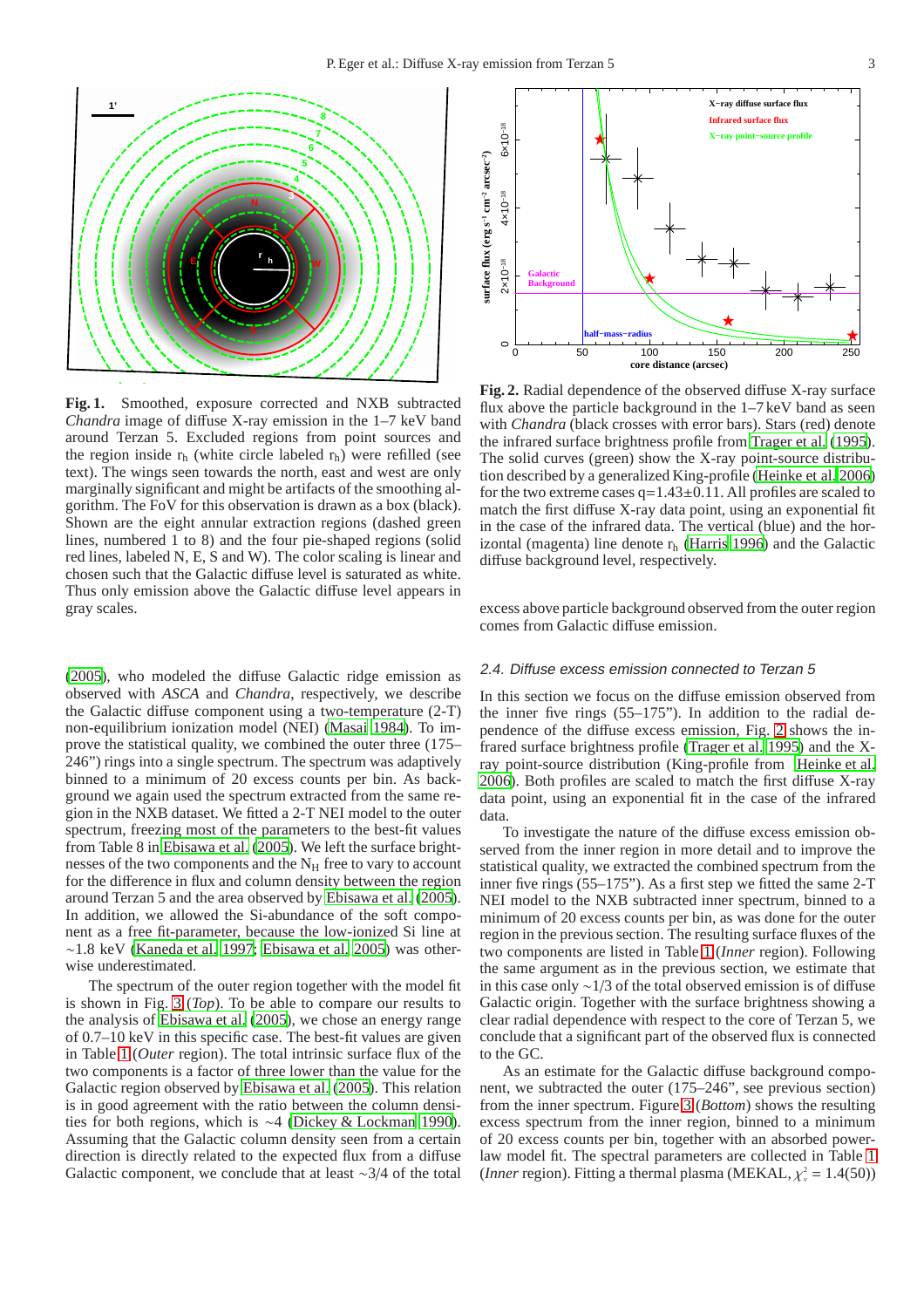<span id="page-3-0"></span>**Table 1.** Extraction regions and results from spectral fitting

| Region | Distance range $^{(1)}$<br>(arcsec) | Angular range $(2)$<br>$(\text{deg})$ | Excess counts <sup><math>(3)</math></sup> | NEI: $F_{x,surf}$ <sup>(4)</sup><br>$(10^{-7} \text{ erg cm}^{-2} \text{ s}^{-1} \text{ sr}^{-1})$ | NEI: $kT^{(5)}$<br>(keV) | $PL: F_{x, surf}^{(6)}$<br>$(10^{-7}$ erg cm <sup>-2</sup> s <sup>-1</sup> sr <sup>-1</sup> ) |               | PL: $\Gamma^{(7)}$ $\chi^2_{\nu}$ (d.o.f.) |
|--------|-------------------------------------|---------------------------------------|-------------------------------------------|----------------------------------------------------------------------------------------------------|--------------------------|-----------------------------------------------------------------------------------------------|---------------|--------------------------------------------|
| Ring 1 | $55 - 79$                           | $0 - 360$                             | $195.2 \pm 26.5$                          |                                                                                                    |                          | $1.01 \pm 0.25$                                                                               |               | $1.8 \pm 0.4$ -/1.3(15)                    |
| Ring 2 | $79 - 103$                          | $0 - 360$                             | $278.6 \pm 31.1$                          |                                                                                                    | $\overline{\phantom{0}}$ | $0.91 \pm 0.17$                                                                               |               | $2.1 \pm 0.5$ -/0.7(26)                    |
| Ring 3 | $103 - 126$                         | $0 - 360$                             | $274.8 \pm 33.3$                          |                                                                                                    |                          | $0.64 \pm 0.14$                                                                               |               | $2.2 \pm 0.6$ -/1.2(27)                    |
| Ring 4 | $126 - 150$                         | $0 - 360$                             | $259.9 \pm 34.2$                          | $\overline{\phantom{0}}$                                                                           |                          | $0.47 \pm 0.09$                                                                               |               | $3.0\pm0.8$ -/0.9(24)                      |
| Ring 5 | $150 - 174$                         | $0 - 360$                             | $276.7 \pm 35.3$                          |                                                                                                    | $\overline{\phantom{0}}$ | $0.44 \pm 0.08$                                                                               |               | $2.9 \pm 0.7$ -/1.4(26)                    |
| Ring 6 | 174-198                             | $0 - 360$                             | $192.7 \pm 34.7$                          |                                                                                                    |                          | $0.30 \pm 0.10$                                                                               |               | $2.8 \pm 0.8$ -/0.9(19)                    |
| Ring 7 | 198-222                             | $0 - 360$                             | $227.5 \pm 36.2$                          |                                                                                                    | $\qquad \qquad$          | $0.26 \pm 0.08$                                                                               |               | $3.6 \pm 1.2$ -/1.2(22)                    |
| Ring 8 | $222 - 246$                         | $0 - 360$                             | $240.3 \pm 37.5$                          |                                                                                                    | $\qquad \qquad$          | $0.31 \pm 0.07$                                                                               |               | $3.5 \pm 1.2$ -/1.0(23)                    |
| Inner  | $55 - 174$                          | $0 - 360$                             | $1273.5 \pm 115.8$                        | $1.34 \pm 0.14$ (soft)                                                                             |                          | $0.59$ (soft) $1.17\pm0.16$                                                                   | $0.9 \pm 0.5$ | $1.1(52)$ /                                |
|        |                                     | $0 - 360$                             |                                           | $5.36 \pm 0.80$ (hard)                                                                             | $5.0$ (hard) $-$         |                                                                                               |               | 1.3(50)                                    |
| Outer  | $175 - 246$                         | $0 - 360$                             | $825.3 \pm 62.5$                          | $0.58\pm0.19$ (soft)                                                                               | $0.59$ (soft) –          |                                                                                               |               | $1.2(36)/-$                                |
|        |                                     | $0 - 360$                             |                                           | $2.1 \pm 0.7$ (hard)                                                                               | $5.0$ (hard) $-$         |                                                                                               |               |                                            |
| North  | $60 - 120$                          | $45 - 135$                            | $191.0 \pm 26.4$                          |                                                                                                    |                          | $1.44 \pm 0.63$                                                                               |               | $1.5 \pm 1.0$ -/1.0(45)                    |
| East   | $60 - 120$                          | $135 - 225$                           | $176.1 \pm 26.7$                          |                                                                                                    | $\overline{\phantom{0}}$ | $2.10\pm0.70$                                                                                 |               | $0.6\pm0.7$ -/0.9(44)                      |
| South  | $60 - 120$                          | $225 - 315$                           | $230.1 \pm 27.0$                          | $-$                                                                                                | $\overline{\phantom{0}}$ | $2.46 \pm 0.72$                                                                               | $0.8{\pm}0.7$ | $-$ /0.8(47)                               |
| West   | $60 - 120$                          | $315 - 45$                            | $165.2 \pm 27.1$                          |                                                                                                    | $\qquad \qquad$          | $2.10\pm0.75$                                                                                 | $1.7 \pm 1.1$ | $-1.0(45)$                                 |
|        |                                     |                                       |                                           |                                                                                                    |                          |                                                                                               |               |                                            |

<sup>(1)</sup>Inner and outer radii of the region. <sup>(2)</sup>Angular range of the region. <sup>(3)</sup>Excess counts after background subtraction. <sup>(4)</sup>Intrinsic 0.7–10.0 keV surface flux of the two thermal components.  $\frac{(5)}{2}$ Temperatures of the two thermal components.  $\frac{(6)}{S}$ Surface flux (1–7 keV) resulting from an absorbed power-law fit. <sup>(7)</sup>Spectral index resulting from an absorbed power-law fit.

or a thermal bremsstrahlung model (BREMSS,  $\chi^2$  = 1.4(50)) to the spectrum gave temperatures kT>17 keV and kT>25 keV, respectively. The most prominent feature of the Galactic thermal emission observed from the outer region is an emission line, centered on ∼1.8 keV. Introducing a Gaussian line at that energy or an additional thermal component to the excess spectrum from the inner annulus does not significantly improve the fit  $(\chi^2)$  = 1.2). Therefore, we conclude that the spectrum from the outer region describes the Galactic diffuse background component sufficiently. The total unabsorbed diffuse excess flux in the 1–7 keV band measured from the inner region above the Galactic background is  $F_X = (5.5 \pm 0.8) \times 10^{-13}$  erg cm<sup>-2</sup> s<sup>-1</sup>. Assuming a distance of 5.5 kpc the intrinsic luminosity is  $L_X = (2.0 \pm 0.3) \times 10^{33}$  $erg s^{-1}$ .

We found no indication of a variation in the spectral index with increasing radius, when subdividing the inner region into two or more sub-regions. Furthermore, there is no evidence of a directional variation in the index and flux. Table [1](#page-3-0) (*north, east, south, and west* regions) illustrates the result for directional dependence of spectra extracted from pie-shaped regions towards the north, east, south and west with respect to the cluster center (Fig. [1\)](#page-2-0). Their inner and outer radii are 60" and 120", respectively. The latter value was chosen such that the southern region is not truncated by the FoV. As background we again used the spectrum from the outer annulus. A similar result was achieved when the regions were rotated by 45 degrees.

## **3. Origin of the diffuse emission**

The present results indicate GC-centered diffuse hard X-ray excess emission above Galactic background, which extends significantly beyond  $r<sub>h</sub>$ . In this section we briefly discuss standard thermal and non-thermal emission scenarios, leaving out more exotic possibilities, as described by, e.g., [Domainko & Ru](#page-5-21)ffert [\(2005\)](#page-5-21). Throughout this section we use a distance to Terzan 5 of 5.5 kpc. The larger distance estimate (8.7 kpc) would increase the energy requirements for the models by a factor of 2.5.

#### 3.1. Contribution from unresolved point sources

The luminosity of unresolved point sources inside  $r<sub>h</sub>$  has been es-timated by [Heinke et al. \(2006\)](#page-5-13) to  $8 \times 10^{32}$  erg s<sup>-1</sup>. They furthermore determined the spatial surface distribution of X-ray sources in Terzan 5 to  $S(r) \propto (1 + (r/r_c)^2)^{(1-3q)/2}$  with q=1.43. From this distribution we expect to find in the 1–3 arcmin annulus only 9% of the luminosity of unresolved point sources within  $r_h$ . The expected  $7 \times 10^{31}$  erg s<sup>-1</sup> is much lower than the measured emission (2.0±0.3)×10<sup>33</sup> erg s<sup>-1</sup>, so we conclude that the contribution from unresolved point sources is negligible.

#### 3.2. Synchrotron radiation

One possibility for producing non-thermal emission by relativistic electrons is synchrotron radiation emission (SR), which would radiate at a frequency  $v_{syn} = 120 \left(\frac{\gamma}{10^4}\right)^2 \left(\frac{B}{1\mu}\right)$  $sin(\phi)$  MHz, where B is the strength of the magnetic field,  $\gamma$  the Lorentz factor of the electrons, and  $\phi$  the pitch angle between the magnetic field and the electron velocity (Ok07). Following Ok07, electrons with an energy of  $\sim 10^{14}$  eV would be needed to produce SR emission in typical Galactic magnetic fields of a few  $\mu$ G in the keV regime. The population of MSPs in the center of Terzan 5 was suggested as a continuous source of such highly-energetic electrons [\(Bednarek & Sitarek](#page-5-22) [2007;](#page-5-22) [Venter et al. 2009\)](#page-5-23). These particles propagate to the observed extension of the diffuse emission of 3' (4.8 pc) on a timescale of t<sub>diff</sub>=3 ×  $10^3$  B<sub>1 $\mu$ G</sub> years, assuming Bohm diffusion (VJ08). The cooling of electrons with energies of  $\sim 10^{14}$  eV in GCs is dominated by SR emission with typical cooling times of  $t_{\rm cool} \approx 3 \times 10^4 B_{1\mu G}^{-2}$  years (VJ08). Assuming an injection spectrum with index -1, SR cooling, which depends linearly on the energy of the electrons, should change the index to -2. Since no such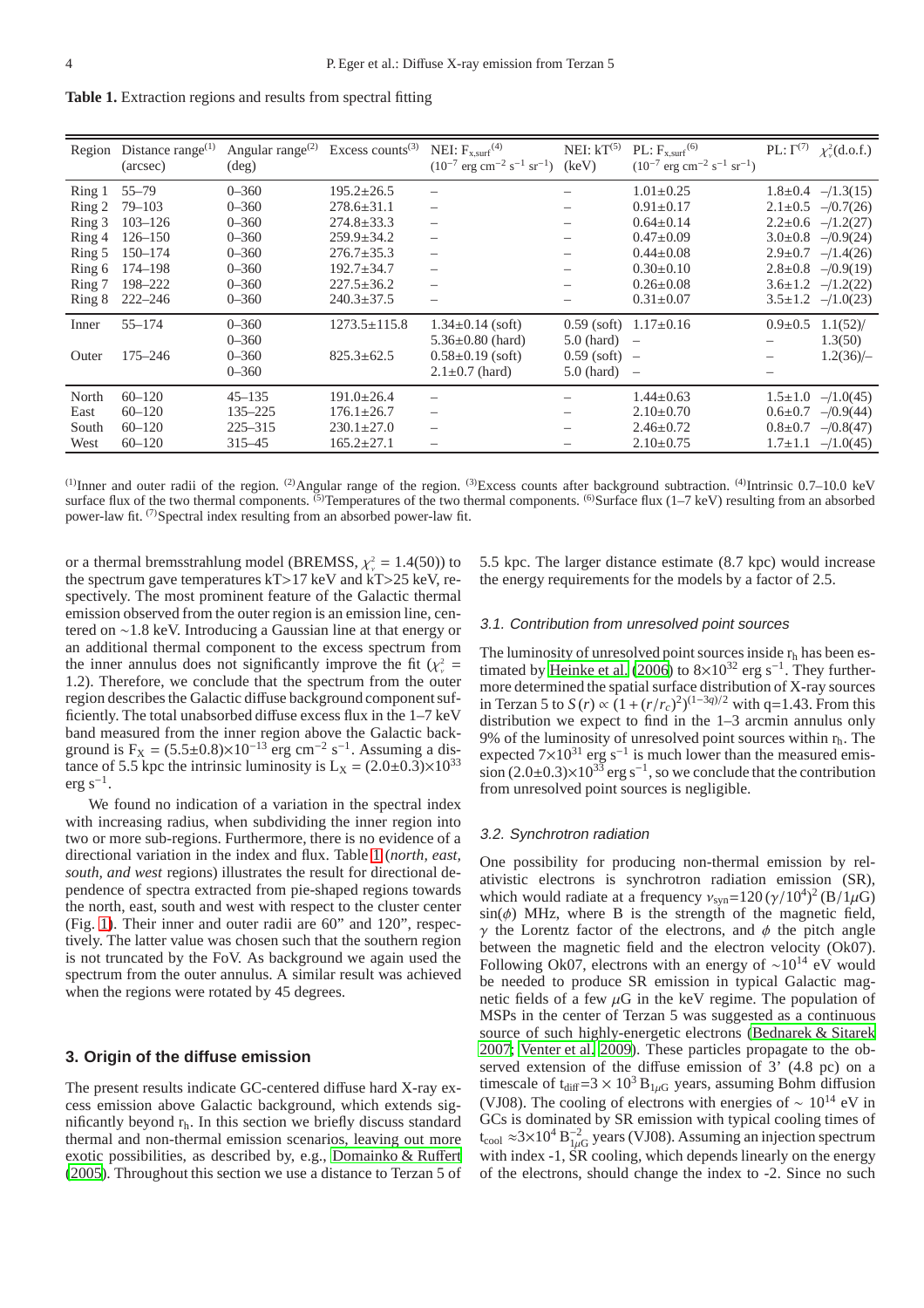

<span id="page-4-0"></span>**Fig. 3.** *Top*: *Chandra* spectrum from the outer annulus (175– 246") with a 2-temperature non-equilibrium ionization model fit (stepped red line). All parameters are fixed to the values from [Ebisawa et al. \(2005\)](#page-5-17) except for the surface brightnesses of the two components. *Bottom*: *Chandra* spectrum from the inner annulus (55–175") with the spectrum from the outer annulus subtracted as background. The fit is an absorbed power-law model (red stepped line). The parameters for both fits are given in Table [1.](#page-3-0)

steepening of the spectrum is observed at the  $2\sigma$  level, t<sub>diff</sub>  $\leq$ t<sub>cool</sub> is required, which would limit the magnetic field to ∼1  $\mu$ G or it would indicate a faster diffusion of electrons. In this scenario, the population of highly energetic electrons has to radiate the observed X-ray luminosity ( $2\times10^{33}$  erg s<sup>-1</sup>) on a timescale of  $t_{\rm cool}$ , so would require a total energy in these electrons of 1.8  $\times$  $10^{45} B_{1\mu G}^{-2}$  erg. Associated IC radiation in the TeV energy range should be detectable in spatial coincidence in the case of low magnetic fields  $B \leq f$ ew  $\mu$ G, providing a test for this scenario (VJ08).

#### 3.3. Inverse Compton emission

Non-thermal X-ray emission in GCs can also be produced by IC up-scattering of star-light photons by mildly relativistic electrons [\(Krockenberger & Grindlay 1995](#page-5-5)). The bow shock of the GC could provide these electrons (Ok07). The power of IC radiation  $P_{\text{IC}}$  emitted by a single electron is given by  $P_{\text{IC}}$  =  $4/3 \sigma_T c \gamma^2 u_{\text{rad}}$ , where  $\sigma_T$  is the Thomson cross section, *c* is the speed of light,  $\gamma$  the energy of the electrons, and  $u_{ph}$  the density of the target photon field [\(Krockenberger & Grindlay 1995\)](#page-5-5). Therefore the intensity of IC emission is directly related to the energy density of the target photon field. GCs exhibit a very high stellar density in their core region, which decreases rapidly in their outskirts, resulting in a centrally peaked photon field as indicated with the distribution of the infrared surface brightness in Fig. [2.](#page-2-1) The diffuse X-ray emission presented in this paper exhibits a surface brightness profile that is roughly similar to this proxy of the density of the photon field, consistent with IC emission. The energy density  $u_{rad}$  of the stellar photon field scaling with  $u_{\text{rad}} \approx L_{\text{star}}/(4\pi r^2 c)$  is about 40 eV/cm<sup>3</sup> and 5 eV/cm<sup>3</sup>, at distances of 1' and 3', respectively, from the center of the GC. For the quantitative estimate of the total energy in electrons we adopt the model of [Krockenberger & Grindlay \(1995\)](#page-5-5) giving  $5 \times 10^{49}$  ( $u_{rad}$ / 40 eV cm<sup>-3</sup>) erg. In this scenario the X-ray emission should be accompanied by potentially detectable SR emission in the radio band.

#### 3.4. Non-thermal bremsstrahlung

One additional emission process of non-thermal X-rays is nonthermal bremsstrahlung, which is produced when energetic electrons are deflected by protons and nuclei. In this scenario the flux of the emission should follow the distribution of target material. The Galactic density profile of ISM perpendicular to the Galactic plane at the relevant galactocentric distances of 1–3 kpc was constrained as a single Gaussian with a full width at half maximum of less than 200 pc and virtually no gas above 400 pc [\(Lockman](#page-5-24) [1984\)](#page-5-24). At a distance of 5.5 kpc, Terzan 5 would be at an offset above the disk of 160 pc and thus in an ambient gas density of a few times 0.1 cm<sup>-3</sup>. The total energy in non-thermal electrons required for the emission of  $2\times10^{33}$  erg s<sup>-1</sup> of diffuse X-ray emission would be about  $9 \times 10^{49}$ (n<sub>H</sub>/0.1 cm<sup>-3</sup>) erg if an electron energy of 20 keV is assumed (Ok07). In contrast to the asymmetric morphology detected by Ok07 for GCs in a bow-shock scenario, we did not find evidence of a non-uniform shape of the excess emission from Terzan 5. This scenario could be tested by the presence of target material in the environment of the GC. Target material in the form of molecular clouds could be probed by carefully examining molecular emission lines that are shifted by the relative Galactic rotation velocity at the physical location of Terzan 5.

#### 3.5. Thermal contribution

The very high fitted temperature  $(> 15 \text{ keV})$  of the diffuse X-ray emission would suggest a non-thermal origin. However, at least a thermal contribution to the total excess cannot be excluded at this point. If thermal bremsstrahlung is presumed as the emission mechanism, the temperature of the plasma can be estimated from the X-ray luminosity, the volume of the emission region, and the density of the plasma [\(Krockenberger & Grindlay 1995\)](#page-5-5). With the radius of the emission region set to 5 pc (which corresponds to 188" at a distance of 5.5 kpc), this leads to

$$
\left(\frac{T}{10^7 \text{ K}}\right) \approx \left(\frac{L_{\text{X}}^{\text{th}}}{1.3 \times 10^{33} (n/0.1 \text{ cm}^{-3})^2}\right)^2.
$$

Assuming that the observed emission is entirely thermal, i.e.,  $L_X^{\text{th}} = L_X$ , provides an upper bound for the temperature of the plasma. It appears that this upper bound strongly depends on the plasma density. For a typical density at the GC position of 0.1 cm<sup>−</sup><sup>3</sup> (see Sect. 3.4), the upper bound on the temperature is